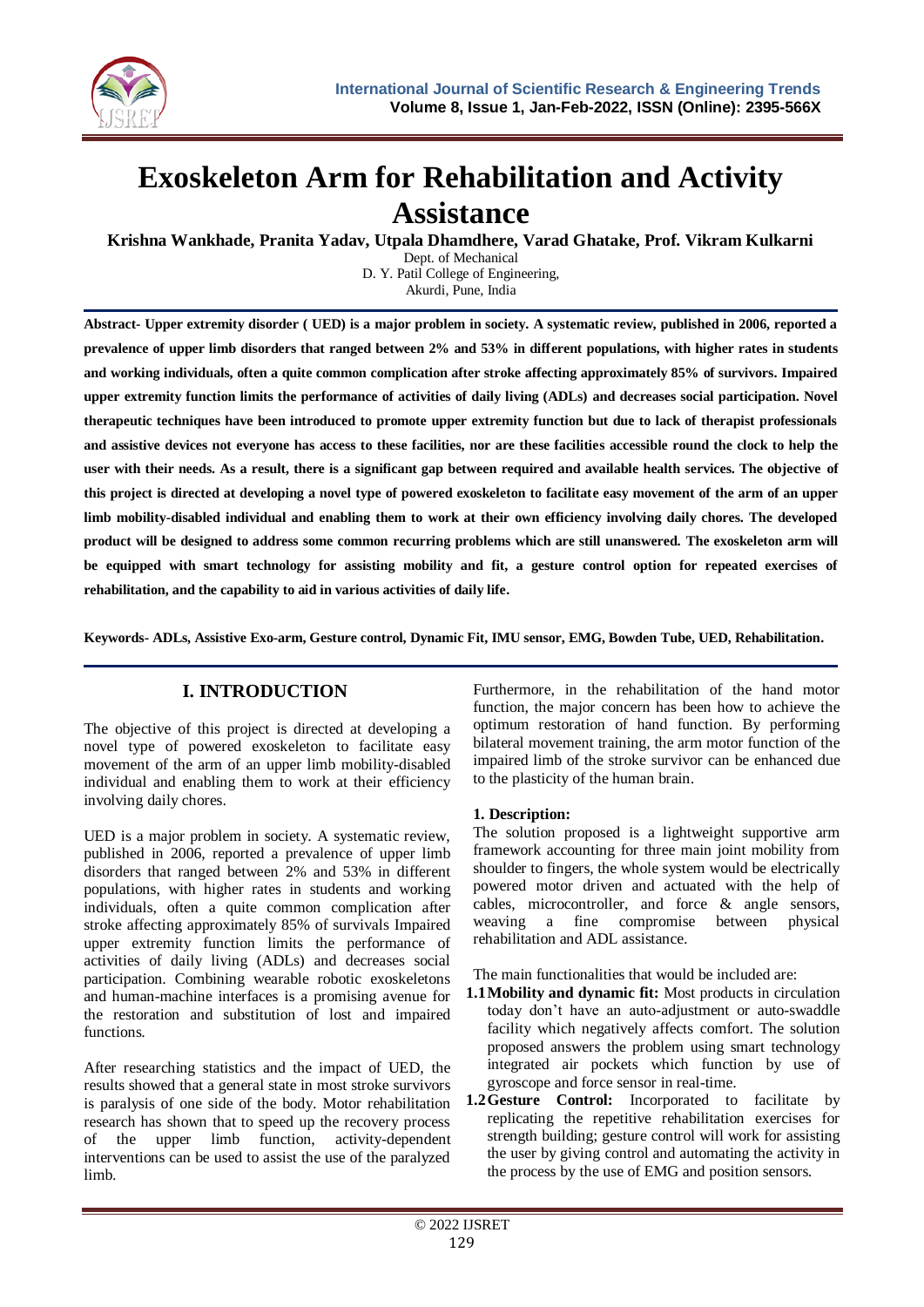

**1.3Activities of daily life (ADL):** Our device employs the natural recruitment strategy, which only activates the necessary class of muscle fibers about the perceived required force instead of artificial stimulation (where most of the muscles around electrode patches are recruited leading to side effects). It would measure the force needed to deliver adequate stimulation to move their limbs. In Cases where only weak contraction is generated, the exoskeleton is meant to detect this and kick in to complete the intended movement.

#### **2. Approach:**

The most promising solution for the problem sets out to be a portable therapeutic device that is to be designed for an assistive hand motor function rehabilitation that a physically challenged person or stroke survivor can use for bilateral movement practice all while assisting them in day-to-day activities too. Out of 31 degrees of freedom out of which 7 major are for the shoulder to wrist joint and the rest 21 for the hand of a human arm (shoulder to fingers), the prototype of the hand exoskeleton allows 24 with 19 active degrees of freedom.

The device is designed to be portable so that the user can engage and assist in other activities while using the device. A prototype of the device will be fabricated to provide complete mobility for joints and powered assistance for active DOF joints along with flexion and extension motion of individual joints of the impaired arm based on the movements of the healthy arm. In addition, testing of the device on a healthy subject will be conducted to validate if the design met the requirements.

The device will also be designed to address some common recurring problems which are still unanswered by combining the concepts of both therapeutic and assistive exo-arm for round-the-clock care of a person. The exoskeleton arm will be equipped with smart technology for assisting mobility and dynamic fit, a gesture control option for repeated exercises of rehabilitation, and the capability to aid in various activities of daily life.

This project is directed at developing a novel type of powered exoskeleton to facilitate easy movement of the arm of an upper limb mobility-disabled individual and enabling them to work at their own efficiency involving daily chores.

## **II. IMPLEMENTATION**

The project begins with the study of human anatomy, as understanding the range of motion, actuation of joints and DOF is very crucial for setting initial goals regarding the Exoskeleton. To obtain information related to the quantitative analysis of Human joints, we used BOB (Biomechanics of Body) simulation software, software that provides a reasonable analysis of expected performance before manufacturing. Post the understanding

of anatomy, the next important part is to decide which DOF for joints that needs external power assistance while keeping other DOF passive (not externally Powered).

The data obtained by the BOB simulation gives a solid idea for selecting the DOF which needs to be powered. Analyzing the data it was decided to keep 1 active DOF for shoulder, elbow, and wrist, whereas for fingers keeping 6 active DOF. The passive DOF for the shoulder are 2, 1 DOF per wrist and elbow and 5 passive DOF for fingers.



Fig 1.Hand Trajectory Given.

The next step is the design process of the exoskeleton followed by kinematic modeling of the exoskeleton considering the anthropometric data of the standard human arm. From a mechanical point of view, the exoskeleton should be kinematically reductant like a human arm. It is essential to derive D-H parameters to kinematically analyze the whole system. D-H convention allows the construction of the forward kinematics function by composing the coordinate transformation into one homogeneous transformation. Transformation forms the link to determine the elementary translations and rotations.

The human arm model made in MATLAB SIMULINK is used to determine the required torques for respective joints, and path planning to avoid the region of low manipulability. Based on the acquired torques, DOF, and rotation the selecting and designing of motor and cablebased pulley actuation systems is employed, the actuation system is based on the feedback control system.

To accommodate ADL features through natural recruitment strategy the force feedback control system is employed. The data collection is done by the force and flex sensor attached to the hand. The data is sent to Raspberry pi 4 which determines the user's need for power. Pull solenoid is used for actuation whereas the locking mechanism is done through the Bowden tube. The problem regarding the mobility fit is solved by equipping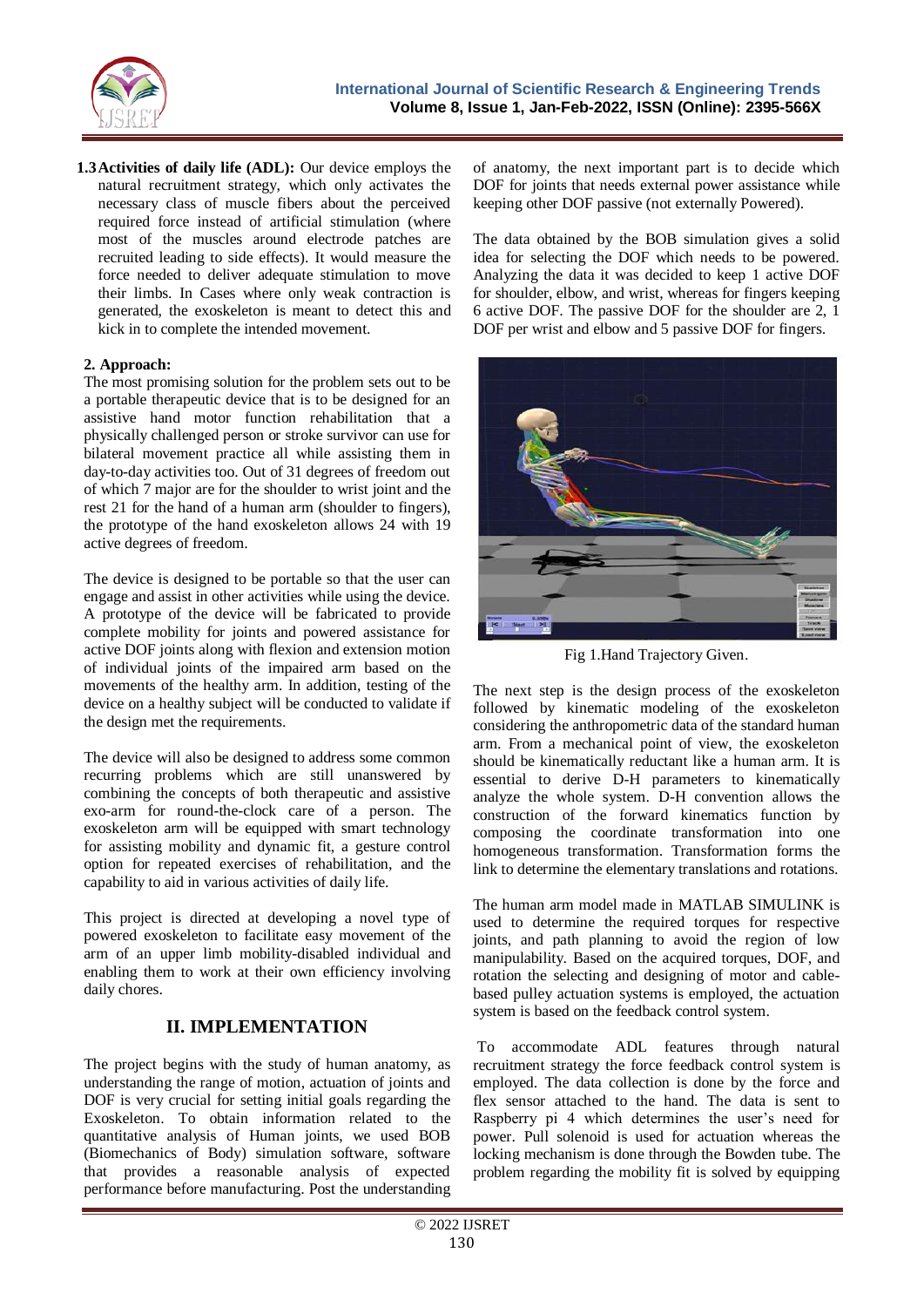

the vertical support bars, stabilizers, and breathable fiber wrapped along the joint.

The control function of dynamics fit was carried out by Raspberry pi 4 quad ARM Cortex A72 processor. The gesture control system is integrated with the exoskeleton by Raspberry pi via Arduino. The EMG and IMU sensors are used to determine the muscle activity and 3D space position respectively. The data gathered at the raspberry pi microprocessor guide the DC motors for actuation of exoskeleton via Cables. The 3D modeling of the arm is carried out by using the Solidworks software, for further stress analysis Ansys workbench was used.

Manufacturing of the chassis is carried out using 3D printing using ABS material. The manufacturing involves 3 sections, the first section of shoulder to the elbow, 2nd phase of elbow to wrist, and the 3rd section of 5 fingers. Additive manufacturing is chosen to build complex parts and for a low cost. Assembly of individual parts after manufacturing was done manually. Cables and motors are designed to be mounted on the back static plate as well as on the arm chassis. Bulky components like battery packs and pulleys were placed on the backplate.

The first section from shoulder to elbow was actuated by Bowden cables where the actuator motor will be placed on the static plate. The second section from the elbow to the wrist was attached to the first section via motors directly mounted on the arm joints. The third section from wrist to fingers was joined. Flex sensors are placed at the back of the finger to calculate muscle movement.

To reduce wire length and save on cost, microcontrollers were placed on the arm such that all the components are approximately equidistant from the controller. Dynamic fit control module and assembly are to be fitted directly on the arm.



## **III. METHODOLOGY**

Fig 2. Methodology Flow Chart.

## **IV. DESIGN**

An exoskeleton arm will be built for the right hand as 70- 80% of people are right-handed and perform their major tasks with this hand. The primary goal of the exoskeleton chassis is to hold all the equipment and provide support to the user. The chassis structure will be 3d printed in sections using ABS plastic.

#### **1. Mechanical Characterization:**

Exo-arm was divided into 3 sections- the first section will be from shoulder to elbow. The second section will be from elbow to wrist. The third section will be from wrist to hand which will later be divided into 5 fingers.

Further, the section parts will be assembled. Components and joints for designed movement will be mounted on the section parts. Since the arm is designed to be portable and lightweight, only sensors and cables can be placed on the arm, other bulky components such as the battery, pulley, and motors will be placed on the back of the user on a static solid plate.

The prototype of the hand exoskeleton allows 24 with 19 active degrees of freedom. This is done to ensure arm mobility of the user and activate and power specific joint movements.

#### **2. Actuation and Control:**

Force produced and angle achieved by the arm will be monitored by force and flex sensors for the wrist and elbow. These sensors will be placed on the user's arm and the specific location and the data will be stored and further processed by Microprocessor. Data processed by the microprocessor will then be used to calculate and actuate motors and pulleys.

The flex sensor resistance changes when the metal pads are on the external bottom of the curve. It is used as it is light in weight and it's simple. It is used to avoid damages to the connector and the user's arm due to flexion efforts. In this, the flex sensor is used to measure the exo-skeleton angular motion which coincides with the patient elbow joint angle, for flexion-extension movements in real-time. The force-receiving module, NI USB DAQ device, is used for receiving force signals from the force sensor via the force amplifier module.

We will be using-BoB/EMG (Biomechanics of Body) to display EMG signals as graphical data and overlay measured muscle activity on a synchronized animated skeleton with the color-coded muscle activations. BoB/EMG can also display associated muscle information, for example, muscle length, muscle contraction velocity, and muscle force. Also, BoB can display the names of the muscles as they move and generate forces assisting with the understanding of the activation pattern. Depending on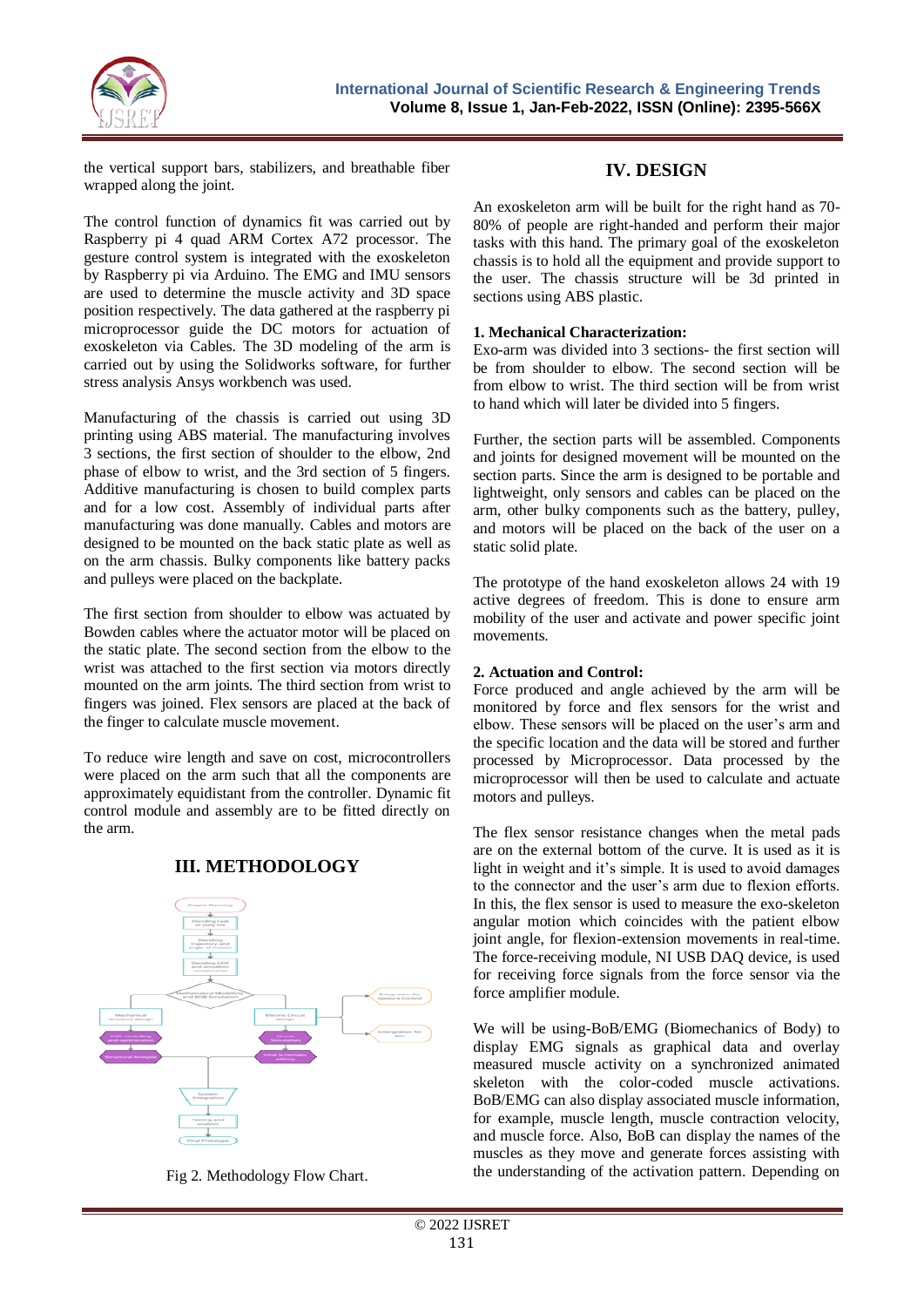

the muscle activation, a linear force is calculated and the fingers to be moved are actuated.



Fig 3. Joint Angles.

For achieving and powering these joints, we will be using a combination of cable-driven and DC motor actuation or stepper motors. A cable-driven actuating system is used to transmit force and torque to each joint of the exoskeleton arm. Therefore, this design can reduce the robot arm's weight and cost.

The cables chosen will be Bowden Cables. It is a mechanical transmission system that consists of an internal flexible metal and an external flexible plastic cover. They provide high strength during flexion of the arm.

The battery which we will be using will be a Li-Po battery 3S 5500mAh (lithium polymer-based 12-volt battery). The storage capacity will be decided further according to design.

## **V. SOCIAL IMPACT**

More than 6 million people in India have mobility-related disabilities. This restricts them from freely moving around and traveling which, in turn, leaves them with very few options to lead a better life. Though there are many causes of these mobility-related disabilities, and many of them are not treatable, they can be aided with the help of exoskeletons.

Given the current state of rehabilitation facilities and the workload on already short-staffed therapists in India, things have only escalated for the worst. A large fraction of individuals who need such facilities either don't have access or can't afford them. To give better insight, according to a 13 city-based research conducted in India, The current costs of stroke rehabilitation range anywhere from Rs 90,000 to Rs 600,000, depending on hospitals where the services are sought for.

The study found that supervised home-based rehabilitation - facilitated through a special manual of exercises and supervised home-based care was found completely safe and is likely to reduce the costs of hospital-based rehabilitation services. In view of this, a Robotic exoskeleton will be an efficient solution that will bridge this gap of shortage of health professionals and low-cost standardized rehabilitation for people with mobilityrelated disabilities helping them regain independence and aiding them in daily activities.

# **VI. FUTURE SCOPE**

Future enhancements could be stretching out to bring down appendages and exoskeleton for both hands. At present anticipating Virtual rehabilitation considering Coronavirus circumstance and shortage of rehabilitation workforce. Investigating and introducing a distinctive actuator framework and expansion of new sensor framework which we kept away from because of time and cost contemplations.

Expansion of DOF for exoskeleton intended to give help with ADL, mobility, and fit, and gesture control with the assistance of BOB and Matlab Simulink for future improvement and optimization of the design.

A further idea of control modes fusing the deliberate power will permit more adaptable preparing programs. Asian illustration, the speed of the direction could be different by the obstruction of the patient against the development which is estimated by the power sensors. This would permit the framework to synchronize with the patient and abstain from compelling the circumstance of the activities onto the patient. The solace of the restoration program and perhaps the achievement could be improved by thusly.

Plan to incorporate C1-C5 level of injury-The degree of injury cut-off was set because sensible hand capacities are needed to hold the assistive gadget and to start weight works out. Absence of hold can be defeated because of the new plan and actuator and signal control. The next broad plan and framework for Prolonged utilization of exoskeleton should be checked for various strain skin zones, as it might bring about changes in their skin structure that are probably going to stall with a base measure of shear to handle this.

# **VII. CONCLUSION**

Upper-limb exoskeleton systems have important implication value in motion assistance and rehabilitation applications. New challenges in the research and development of this technology were identified and discussed, focusing on the mechanical design, controls strategy, mode of actuation and power transmission, and exoskeleton design modeling based on the human upper-